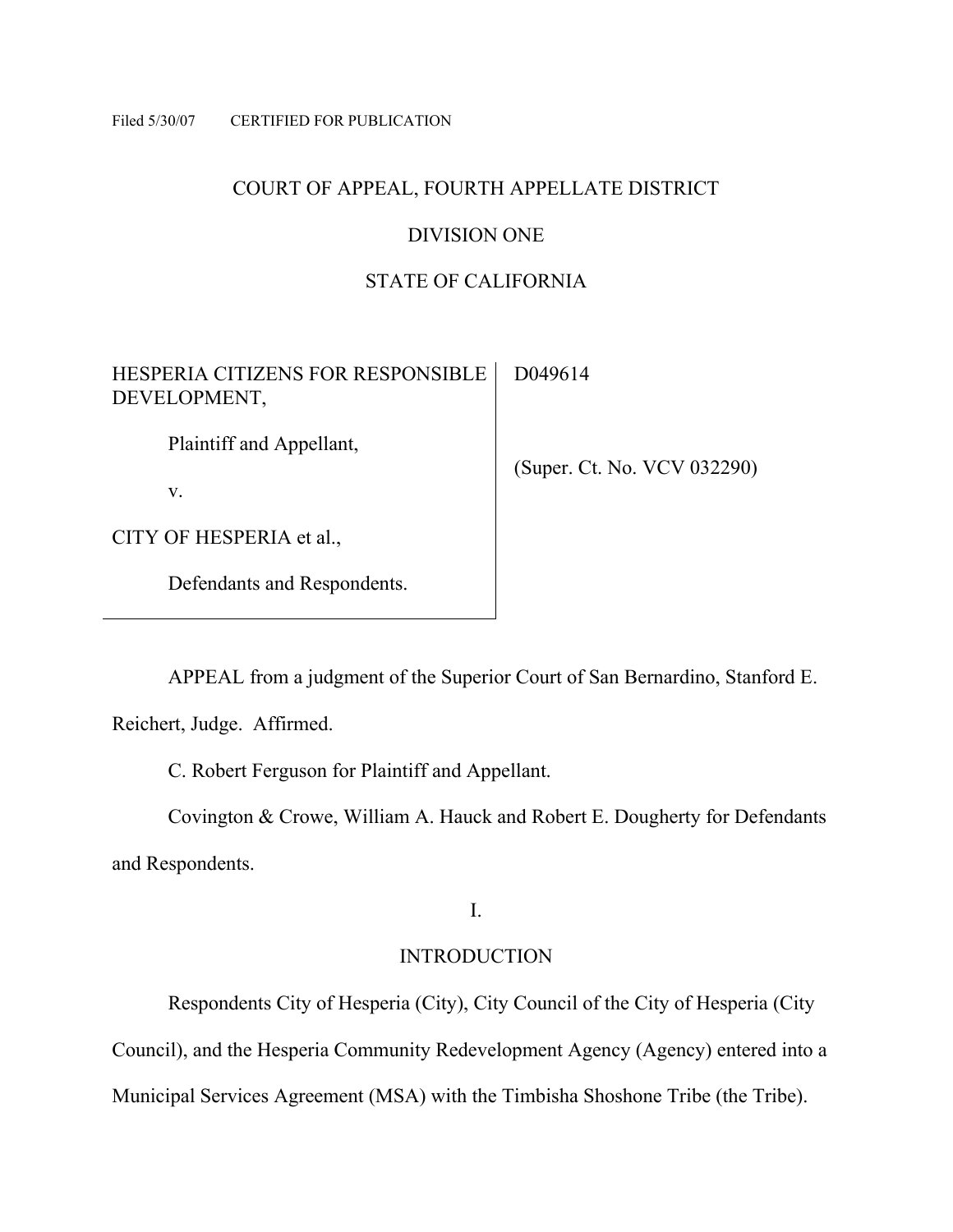The purpose of the MSA was to govern the provision of municipal services to a gaming facility the Tribe was hoping to build within the City of Hesperia and within the Agency's redevelopment project area. Hesperia Citizens for Responsible Development (Citizens) filed a first amended complaint in which it alleged that the respondents' adoption of the MSA was illegal, on various grounds. For example, Citizens claimed that the Agency's approval of the MSA violated Health and Safety Code<sup>1</sup> section 33426.5, which generally prohibits redevelopment agencies from assisting businesses in the development of gaming facilities. Respondents filed a motion for summary judgment in which they maintained that they had not violated section 33426.5, and that they were entitled to judgment on Citizens's other claims, as well. The trial court granted respondents' motion for summary judgment.

 On appeal, Citizens claims that the trial court erred in granting respondents' motion for summary judgment. Citizens contends that the Agency's execution of the MSA violates section 33426.5. In addition, Citizens claims that respondents' adoption of the MSA violates the Community Redevelopment Law (§ 33000 et seq.) and constitutes an unlawful surrender of respondents' sovereign authority. We affirm the judgment.2

<sup>&</sup>lt;sup>1</sup> Unless otherwise specified, all subsequent statutory references are to the Health and Safety Code.

<sup>2</sup> Although Citizens claimed in its first amended complaint that respondents had committed numerous other statutory and constitutional violations, Citizens's appeal in this court focuses exclusively on these three issues. Accordingly, we restrict our analysis to these three claims. Further, in light of our rejection of Citizens's claims and affirmance of the judgment, we need not consider respondents' various alternative grounds for affirming the judgment.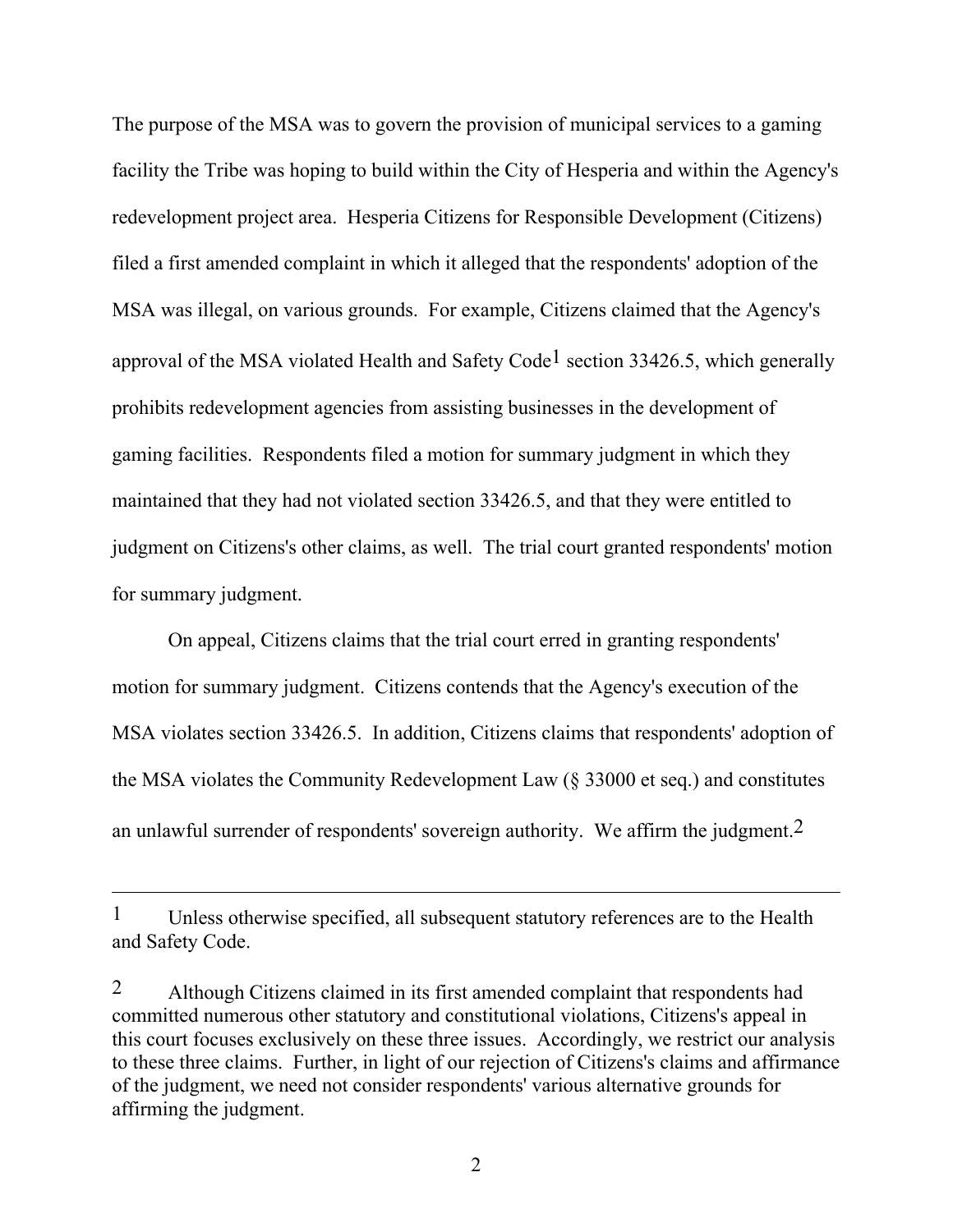### FACTUAL AND PROCEDURAL BACKGROUND

#### A. *Factual background*

 $\overline{a}$ 

 In 1993, the City Council adopted Ordinance No. 178, approving the Redevelopment Plan (Redevelopment Plan). Ordinance No. 178 noted that the Redevelopment Plan delineated an area within which redevelopment was authorized pursuant to the Community Redevelopment Law (the Project Area).

 In 2002, the Tribe informed the City that it was interested in purchasing real property within the boundaries of Hesperia. The Tribe intended to have the land placed in trust by the United States Secretary of the Interior, for use by the Tribe to operate a casino. The Tribe indicated that it wanted the City to provide municipal services to the proposed development, including police, fire, water, and sewer services, after the land was taken into trust.

 The City performed various analyses to determine the impact on the City of the proposed development, and ultimately reached an agreement with the Tribe concerning the provision of municipal services to the proposed development (the MSA). The MSA identified a proposed site for the casino, which is located with the boundaries of both Hesperia and the Project Area.<sup>3</sup> Pursuant to the MSA, the City agreed to provide police,

<sup>3</sup> Although this fact is not expressly stated in the respondents' statement of undisputed facts, it is not disputed by either party. Further, the respondents' statement of undisputed facts provides, "When the land is place in trust . . . it will be *removed* from the boundaries of the City of Hesperia and the Redevelopment Agency." (Italics added.)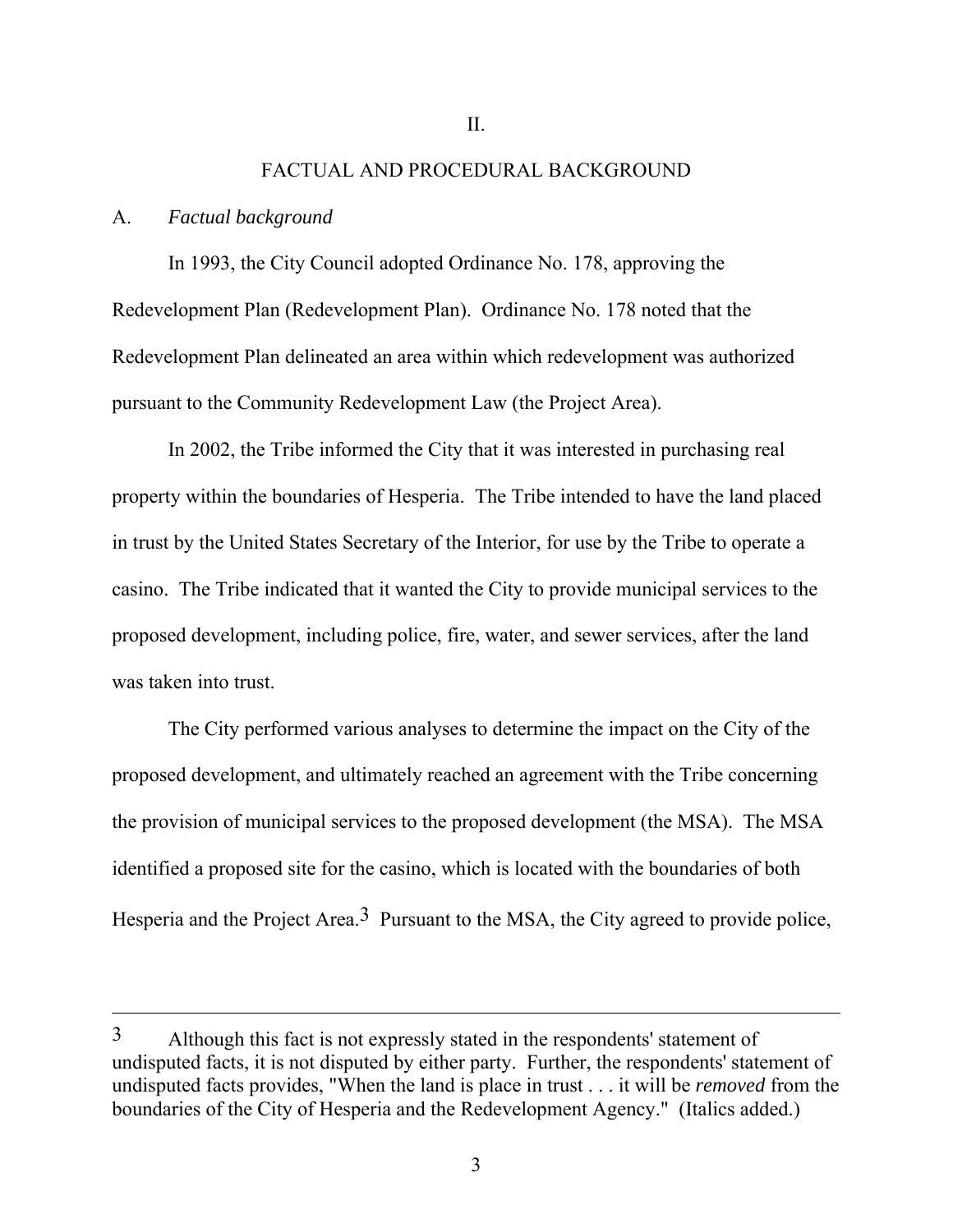fire, water and sewer services to the proposed development. The Tribe agreed to compensate the City for these services. On August 25, 2003, the City Council adopted Resolution 2003-67, approving the MSA.

 After adoption of Resolution 2003-67, opponents of the casino project circulated a referendum petition that sought to have the City Council's determination overturned. Enough signatures were gathered to have the referendum placed on the ballot. A special election was held on March 2, 2004. The electorate upheld the City Council's approval of the MSA.

 Title to the property on which the proposed development is to be constructed is currently held by a private owner. The property is vacant land. The Tribe has applied to the Secretary of the Interior to place the property in trust for the benefit of the Tribe.

### B. *Procedural background*

 In May 2004, Citizens filed a first amended complaint/verified petition against respondents. In the first cause of action, Citizens claimed that the respondents' adoption of Resolution No. 2003-67 constitutes assistance to the Tribe in developing its gaming facility, and thus violates section 33426.5. In the second cause of action, Citizens claimed that respondents' adoption of Resolution No. 2003-67 violated the Community Redevelopment Law for various reasons, including that the planned uses of the land as set forth in the MSA were unlawful. Citizens alleged in the third cause of action that Resolution No. 2003-67 was invalid because the parcel of land on which the casino is to be built is not blighted. In the fourth cause of action, Citizens claimed that the respondents' adoption of Resolution No. 2003-67 violated California law in various ways,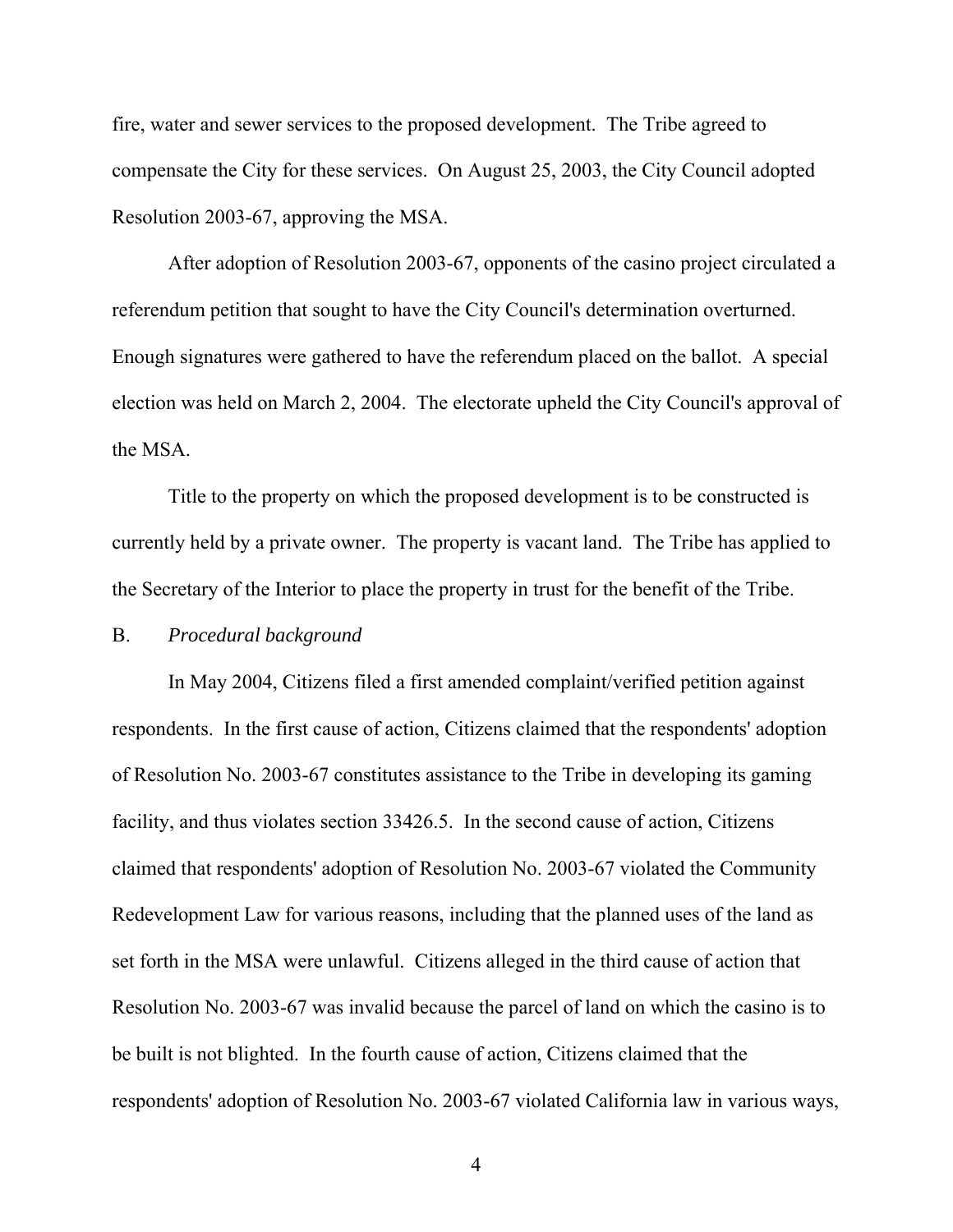including that the development of a casino violates the prohibition on gambling contained in Penal Code section 330 and Business and Professions Code section 19800 et seq.

 In the fifth and sixth causes of action, Citizens sought injunctive relief enjoining enforcement of Resolution No. 2003-67, and a declaration that Resolution No. 2003-67 is void. In the final cause of action, Citizens sought a writ of mandate prohibiting respondents from enforcing Resolution No. 2003-67.

 Citizens filed a motion for summary adjudication and for summary judgment on the ground that the respondents had violated section 33426.5. In addition, Citizens filed a motion for judgment on the pleadings in which it claimed that the respondents had no defense to any of Citizens's claims, and that Citizens was entitled to judgment as a matter of law.

 Respondents filed their own motion for summary judgment on various grounds, including that Citizens's action was preempted by federal law, and that the respondents had not violated section 33426.5.

 After further briefing and a hearing, the trial court denied Citizens's motion for summary judgment and motion for judgment on the pleadings, and granted respondents' motion for summary judgment. The court based its order granting respondents' motion for summary judgment on the following:

> "1. That the Moving Defendants have met their initial burden of proof to establish that there is no triable issue as to any material fact and that the Moving Defendants are entitled to judgment as a matter of law;

"2. That no statutory basis exists for the filing of the Complaint;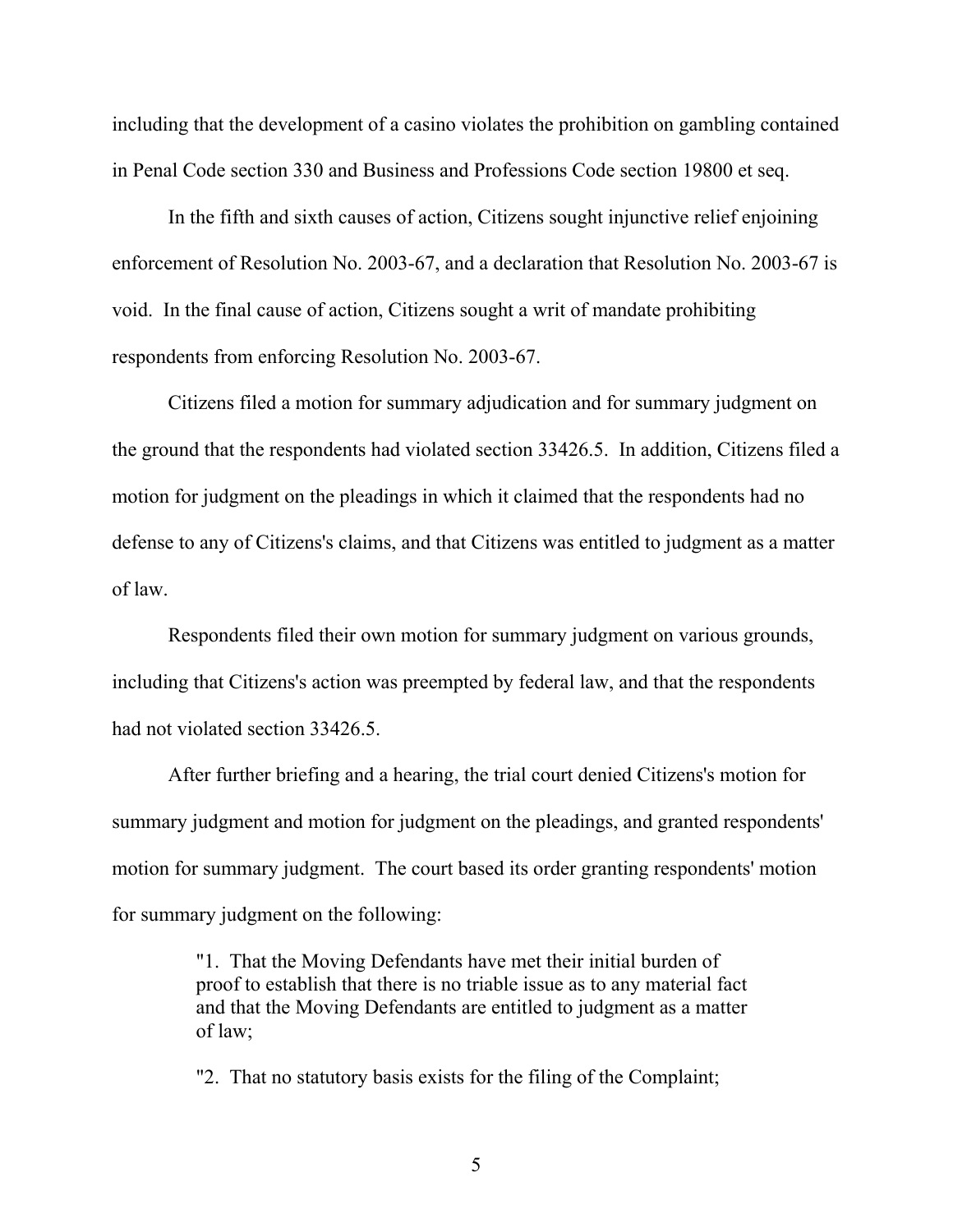"3. That the Municipal Services Agreement is preempted by the Indian Gaming Regulatory Act;

"4. That once the land is placed in trust by the Secretary of the Interior preemption will apply."

The trial court entered judgment in favor of respondents. Citizens timely appeals.

## III.

### **DISCUSSION**

## A. *Standard of review*

 Summary judgment is granted when a moving party establishes the right to the entry of judgment as a matter of law. (Code Civ. Proc., § 437c, subd. (c).) On appeal, the reviewing court makes "'an independent assessment of the correctness of the trial court's ruling, applying the same legal standard as the trial court in determining whether there are any genuine issues of material fact or whether the moving party is entitled to judgment as a matter of law. [Citations.]'" (*Trop v. Sony Pictures Entertainment Inc.* (2005) 129 Cal.App.4th 1133, 1143, quoting *Iverson v. Muroc Unified School Dist.* (1995) 32 Cal.App.4th 218, 222-223.) A trial court's ruling granting summary judgment may be affirmed on appeal if it is proper upon any theory of law applicable to the case. (*Farron v. City and County of San Francisco* (1989) 216 Cal.App.3d 1071, 1074.)

B. *The Agency did not violate section 33426.5* 

 Citizens claims the Agency violated section 33426.5 by adopting the MSA. There are no reported decisions construing section 33426.5. The scope of section 33426.5 is thus an issue of first impression.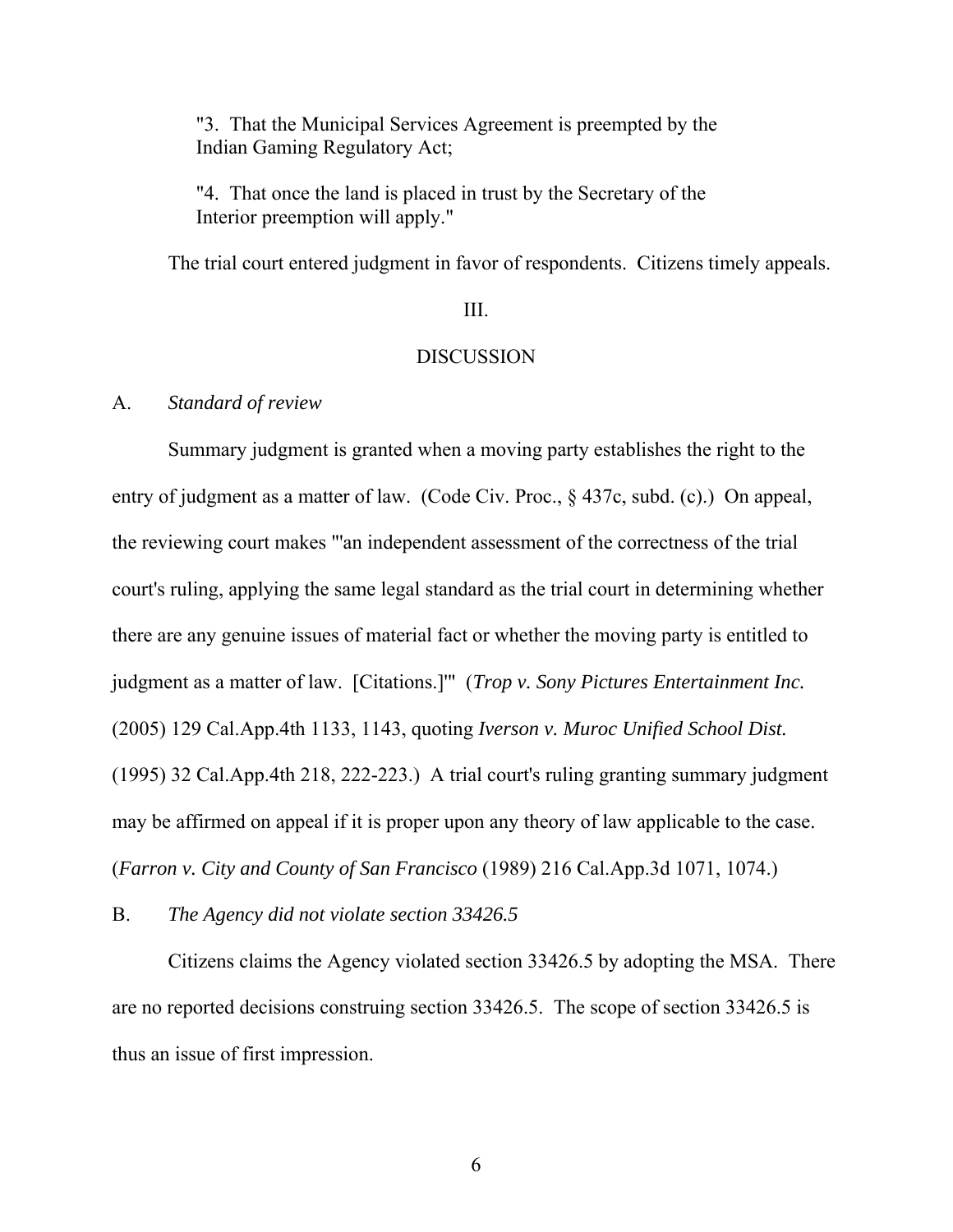### 1. *The process of statutory interpretation*

 "In construing any statute, '[w]ell-established rules of statutory construction require us to ascertain the intent of the enacting legislative body so that we may adopt the construction that best effectuates the purpose of the law.' [Citation.] 'We first examine the words themselves because the statutory language is generally the most reliable indicator of legislative intent. [Citation.] The words of the statute should be given their ordinary and usual meaning and should be construed in their statutory context.' [Citation.] If the statutory language is unambiguous, 'we presume the Legislature meant what it said, and the plain meaning of the statute governs.' [Citation.]" (*Whaley v. Sony Computer Entertainment America, Inc.* (2004) 121 Cal.App.4th 479, 484-485.)

 With respect to legislative history, "as a general rule in order to be cognizable . . . [it] must shed light on the collegial view of the Legislature *as a whole.* [Citation.]" (*Kaufman & Broad Communities, Inc. v. Performance Plastering, Inc.*  (2005) 133 Cal.App.4th 26, 30.) For example, "[T]he statements of an individual legislator, including the author of a bill, are generally not considered in construing a statute, as the court's task is to ascertain the intent of the Legislature as a whole in adopting a piece of legislation. [Citations.]' [Citation.]" (*Ibid*.)

2. *The text of the statute*

Section 33426.5 provides in relevant part:

"Notwithstanding the provisions of Sections 33391, 33430, 33433, and 33445, or any other provision of this part, an agency shall not provide any form of *direct assistance* to:

 $[\P]$  . . .  $[\P]$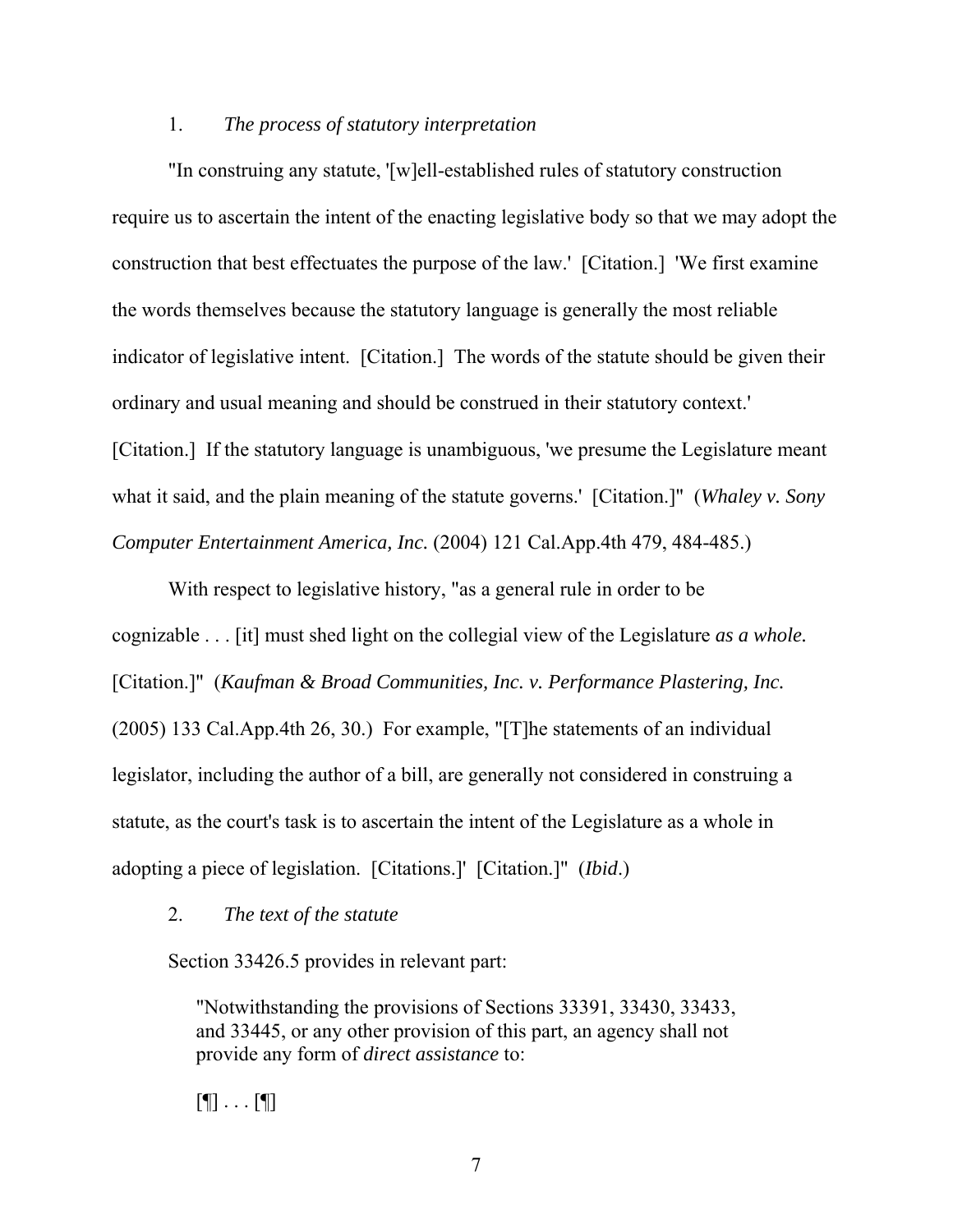"(c) A development or business, either *directly* or *indirectly*, for the acquisition, construction, improvement, rehabilitation, or replacement of property that is or would be used for gambling or gaming of any kind whatsoever including, but not limited to, casinos, gaming clubs, bingo operations, or any facility wherein banked or percentage games, any form of gambling device, or lotteries, other than the California State Lottery, are or will be played."

"(d) The prohibition in subdivision (c) is not intended to prohibit a redevelopment agency from acquiring property on or in which an existing gambling enterprise is located, for the purpose of selling or leasing the property for uses other than gambling, provided that the agency acquires the property for fair market value." (Italics added.)

Notwithstanding the ambiguity created by the italicized language in the statute

quoted above, we assume for purposes of this decision that section 33426.5 prohibits redevelopment agencies from providing either *direct* or *indirect* assistance to businesses in the development of gaming facilities. The legislative history clearly indicates that the Legislature intended to prohibit agencies from providing both direct and indirect assistance to such entities. (See, e.g., Legis. Counsel's Dig., Assem. Bill No. 2063 (1995- 1996 Reg. Sess.) ["This bill would further prohibit a redevelopment agency from providing any form of *direct or indirect* assistance to a development or business," italics added]; Concurrence in Sen. Amends., Assem. Bill No. 2063 (1995-1996 Reg. Sess.) as amended June 12, 1996, p. 1 (hereafter Concurrence in Sen. Amends.) [stating that Senate amendments to Assembly Bill 2063 add a prohibition on "indirect assistance to gambling enterprises"].)

 Section 33426.5 does not expressly define direct or indirect assistance. However, the use of the term "assistance" suggests that the Legislature intended to prohibit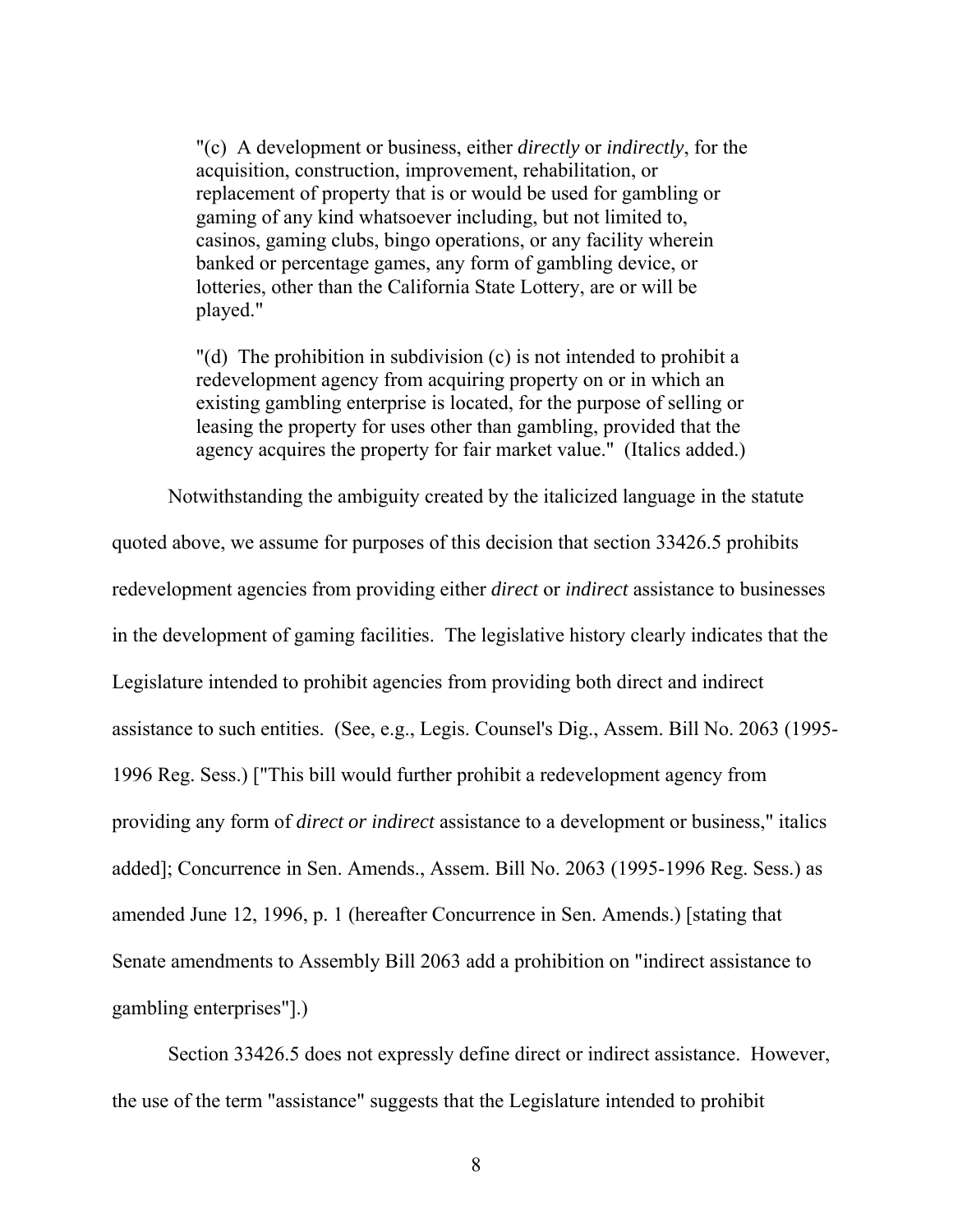redevelopment agencies from affirmatively aiding businesses that are engaged in the development of gaming facilities. (See Webster's Third New International Dict. (1993) p. 132 [defining "assistance" as "the act or action of assisting," and defining "assist" as "to give support or aid"].)

 Further, the context in which the term "assistance" is used in section 33426.5 suggests that the Legislature intended to prevent redevelopment agencies from using the powers granted to them by the Community Redevelopment Law to assist businesses in the development of gaming facilities. The opening paragraph of section 33426.5 provides, "Notwithstanding the provisions of Sections 33391, 33430, 33433, and 33445, or any other provision of this part an agency shall not provide any form of direct assistance to  $\dots$ ."<sup>4</sup>

## 3. *The legislative history of section 33426.5*

 $\overline{a}$ 

 The legislative history of section 33426.5 supports the conclusion that the Legislature intended to prevent redevelopment agencies from providing assistance to businesses engaged in developing gaming facilities. Section 33426.5 was initially adopted in 1994 to prohibit redevelopment agencies from using redevelopment powers to assist automobile dealerships and certain "big box" retailers. (Stats. 1993, c. 942, § 25.)

<sup>4</sup> Section 33391 authorizes redevelopment agencies to acquire real property in various ways, including by purchase, lease, and eminent domain. Section 33430 provides that redevelopment agencies may dispose of property in various ways, including by sale or lease. Section 33433 provides requirements that govern the disposition of property acquired by tax increment financing. Section 33445 provides that redevelopment agencies may pay for publicly owned buildings. The term "this part" in section 33426.5 refers to the Community Redevelopment Law (§ 33000 et seq.).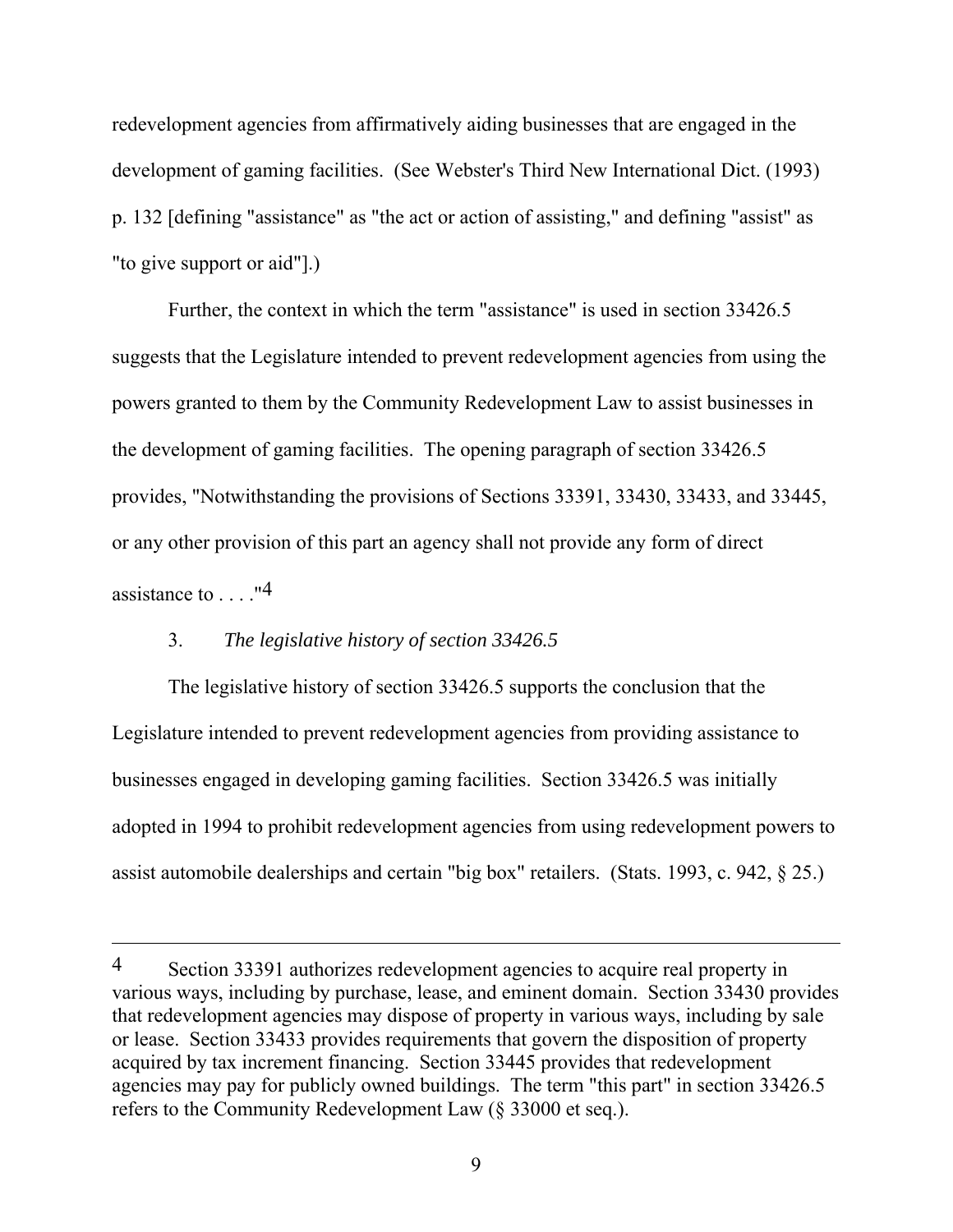In 1996, the Legislature amended section 33426.5 to add the prohibition on assisting gaming enterprises. (Stats. 1996, c. 136, § 1.) The legislative history of the 1996 amendment describes this history:

> "California's Community Redevelopment Law lets cities and counties create redevelopment agencies (RDA's) to improve 'blighted' project areas. RDA's use eminent domain, extraordinary land management powers, and tax increment financing -- the difference between the property taxes generated before and after the improvement -- to redevelop project areas.

> "For decades, the Community Redevelopment Law has proved very lucrative for the communities that use its powers to attract and retain private investment, but very controversial with citizens, taxpayers, and businesses that must live under its powerful tools. In the last three decades, the Legislature has responded to RDA's' critics by enacting various reforms.

> "In 1994, the Legislature passed a comprehensive redevelopment reform measure to refine the definition of 'blight,' standardize intergovernmental fiscal relationships, and limit agencies longevity ([Assembly Bill] 1290, Isenberg, 1994). As part of the 1994 reform, the Legislature banned the use of redevelopment funds for certain automobile [dealerships,] 'big box' retailers, and new city halls and county administration buildings, but grandfathered-in existing revenue pledges." (Sen. Rules Com., Off. of Sen. Floor Analyses, 3d reading analysis of Assem. Bill No. 2063 (1995-1996 Reg. Sess.) as amended June 12, 1996. pp. 1-2 (hereafter Senate Analysis).)

The Senate Analysis also noted that two redevelopment agencies had been

assisting gambling enterprises. The Senate Analysis characterized this assistance using

the same language  $-$  "directly or indirectly"  $-$  that appears in section 33426.5:

"Two of the state's RDA's have recently been involved in assisting, *directly or indirectly*, gambling enterprises. In the 1980s, the City of Bell Gardens RDA (Los Angeles County) signed a 55-year lease with the Bicycle Club, a card casino, to use agency-owned land as a parking lot for \$750,000 a year. More recently, the City of Palm Springs RDA (Riverside County) proposed to give land to an Indian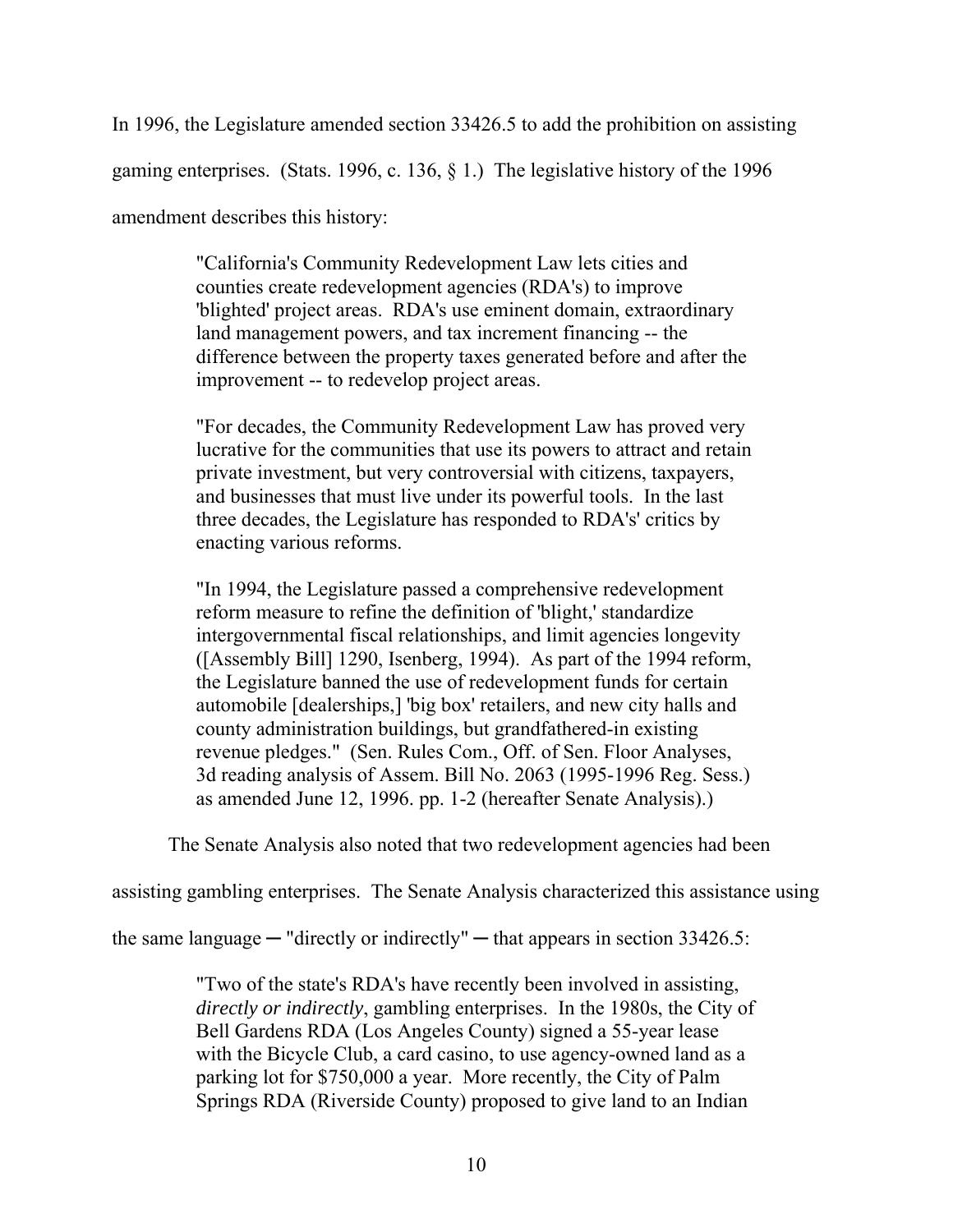tribe so that the tribe could establish a gambling casino downtown in conjunction with Caesar's. The RDA would have received two to three percent of the casino's profits. The Attorney General unsuccessfully sued the city, and the case is currently on appeal. Caesar's, however, has terminated its plans to participate in the casino." (Senate Analysis, *supra*, at p. 2.)

 This legislative history suggests that the Legislature intended to prohibit redevelopment agencies from providing assistance like the direct assistance (giving land) and indirect assistance (leasing land) discussed in these examples.

 There are numerous other indications in the legislative history that suggest that the Legislature intend to prohibit redevelopment agencies from *subsidizing* gaming enterprises. (See Concurrence in Sen. Amends., *supra*, at p. 2) ["Proponents argue that redevelopment agencies should not subsidize gambling enterprises"]; Sen. Com. on Local Gov., analysis of Assem. Bill No. 2063 (1995-1996 Reg. Sess.) as amended June 12, 1996, pp. 2-3 ["After redevelopment agencies (RDAs) expressed an interest in promoting gambling enterprises, state lawmakers grew concerned. Worried that gambling would promote blight instead of abate it, they want to prohibit RDAs from spending public money to promote gambling and gaming"]; (Governor's Off. of Plan. and Res., Enrolled Bill Report on Assem. Bill No. 2063 (1995-1996 Reg. Sess.) July 1, 1996, p. 4 (hereafter Enrolled Bill Report) ["proponents contended that gaming enterprises can establish themselves without redevelopment help"].)

 In contrast, there is nothing in the legislative history to suggest that the Legislature intended to require redevelopment agencies to oppose any attempt by a business to establish a gaming enterprise within a redevelopment project area. Citizens relies on the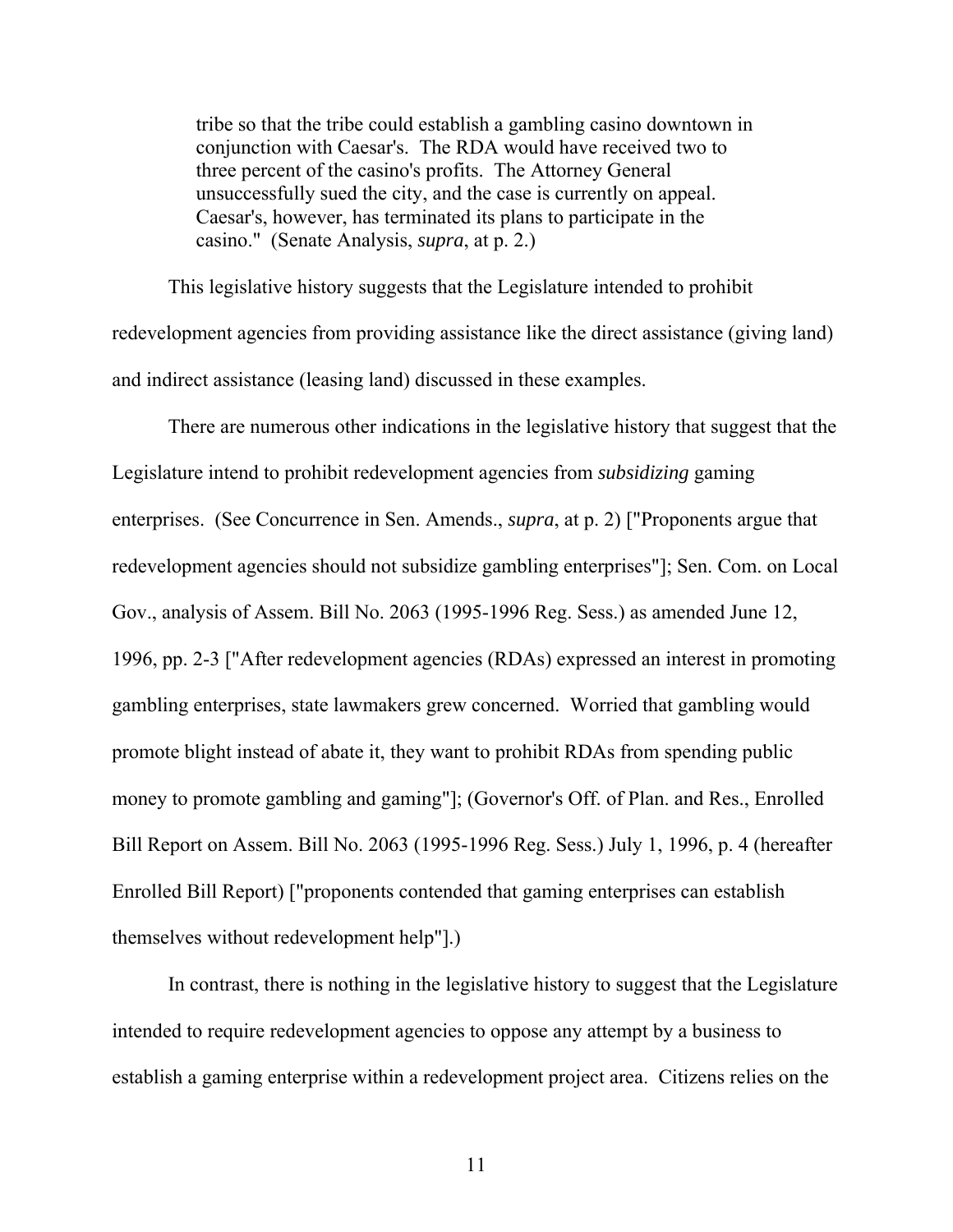following quotation from the Enrolled Bill Report: "*The author's staff* explained that [Assembly Bill] 2063 is being introduced to stop any future development and assistance of gambling enterprises in redevelopment project areas." (Enrolled Bill Report, *supra*, at p. 3, italics added.) However, the intention of the *bill author* in introducing the bill is not indicative of the *Legislature's* intent in passing the bill. (*Kaufman & Broad* 

*Communities, Inc. v. Performance Plastering, Inc.*, *supra*, 133 Cal.App.4th at p. 30.)

 4. *The Agency did not provide direct or indirect assistance to a gaming entity in adopting the MSA*5

 In support of its claim that the Agency violated section 33426.5, Citizens asserts that "the *MSA* provides direct assistance to the development of property inside the redevelopment Project Area which will be used for gambling or gaming." (Italics added.) Citizens notes that the opening paragraph of the MSA states the following: "This [MSA] is made . . . by and between the City of Hesperia (hereinafter 'the City,' which term shall include the City of Hesperia, Hesperia Community Redevelopment Agency, the Hesperia Water District, and the Hesperia Fire Protection District) and [the Tribe]." Citizen also notes that the MSA states that "the City" will provide various municipal services to the planned casino, including sewer and water service and police and fire protection.

 $\overline{a}$ 

<sup>5</sup> Citizens's statement of undisputed facts in support of its motion for summary judgment provides, "Resolution 2003 was adopted by Defendant Agency on August 25, 20003." Respondents agreed that this fact was undisputed. We assume for purposes of this decision that the City Council's action in adopting Resolution 2003-67 constituted the Agency's approval of the MSA.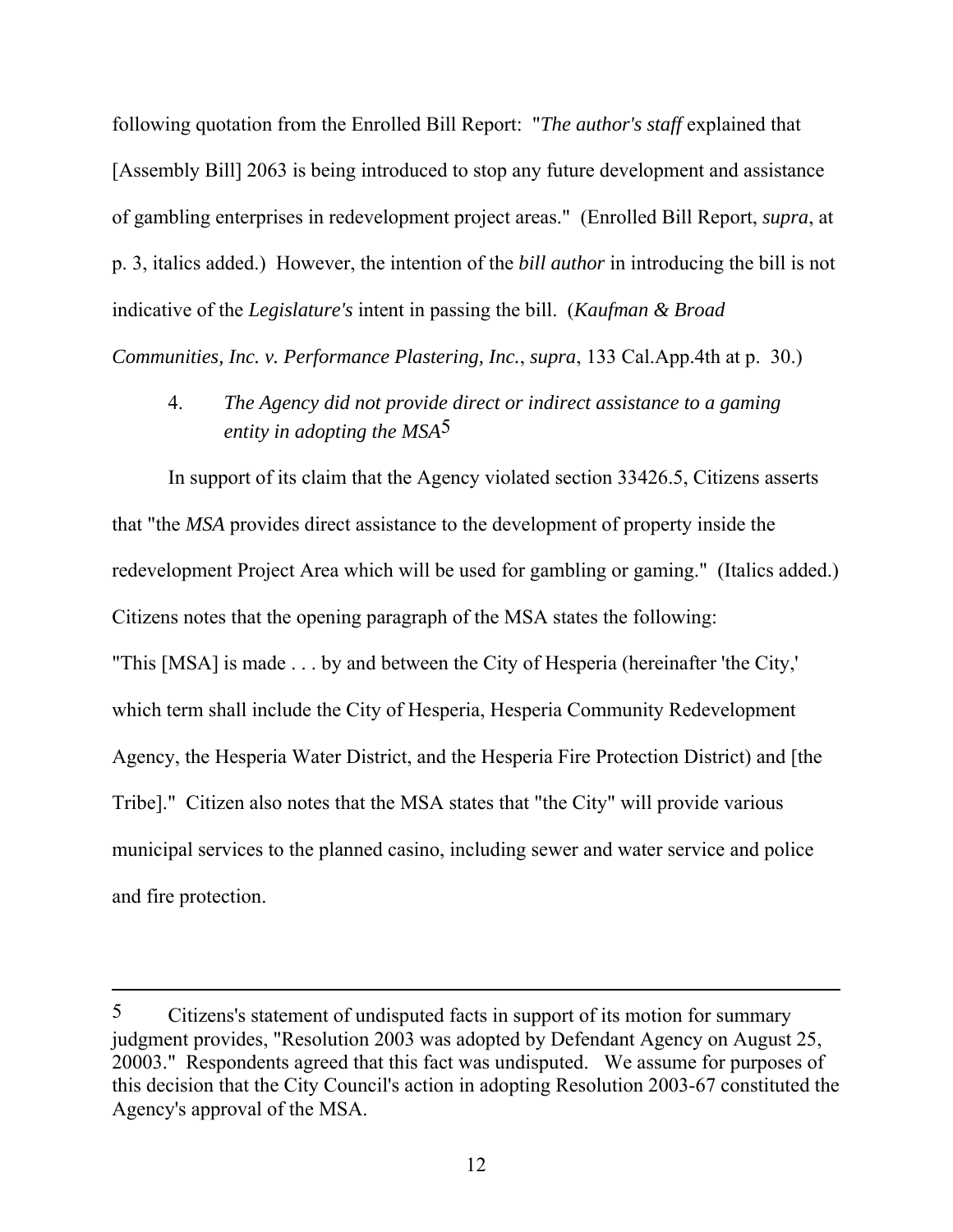Citizens further maintains that the Agency is taking an "active and direct role" in the casino project. Citizens supports this assertion by noting that the property for the proposed casino is located within the Project Area. Citizens also asserts that the Agency will forego "controls" and "revenue" associated with the land to be used for the casino. With respect to revenue, Citizens argues that the Agency will forego its right to receive tax increment revenues to which it would otherwise be entitled, when the land is taken into trust by the Tribe. (Cal. Const., art. XVI,  $\S$  16;  $\S$  33670 et. seq.)<sup>6</sup> With respect to controls, Citizens argues that the Agency will lose its right to impose design and land use controls when the land is taken into trust for the Tribe.7

 In its reply brief, Citizens contends that the "clearest form of assistance" in the MSA is its requirement that "the City" provide to the Secretary of the Interior correspondence in support of the Tribe's application to take the land for the casino in trust for the Tribe.

 $\overline{a}$ 

<sup>6</sup> In *Redevelopment Agency v. County of San Bernardino* (1978) 21 Cal.3d 255, the Supreme Court provided an overview of article XVI, section 16 of the California Constitution, which authorizes tax increment financing: "In essence this section provides that if, after a redevelopment project has been approved, the assessed valuation of taxable property in the project increases, the taxes levied on such property in the project area are divided between the taxing agency and the redevelopment agency. The taxing agency receives the same amount of money it would have realized under the assessed valuation existing at the time the project was approved, while the additional money resulting from the rise in assessed valuation is placed in a special fund for repayment of indebtedness incurred in financing the project." (*Redevelopment Agency v. County of San Bernardino, supra*, 21 Cal.3d at p. 259, italics omitted.)

<sup>7</sup> Citizens offers this example in support of its argument that the respondents violated the Community Redevelopment Law. (See part. III.C., *post*.)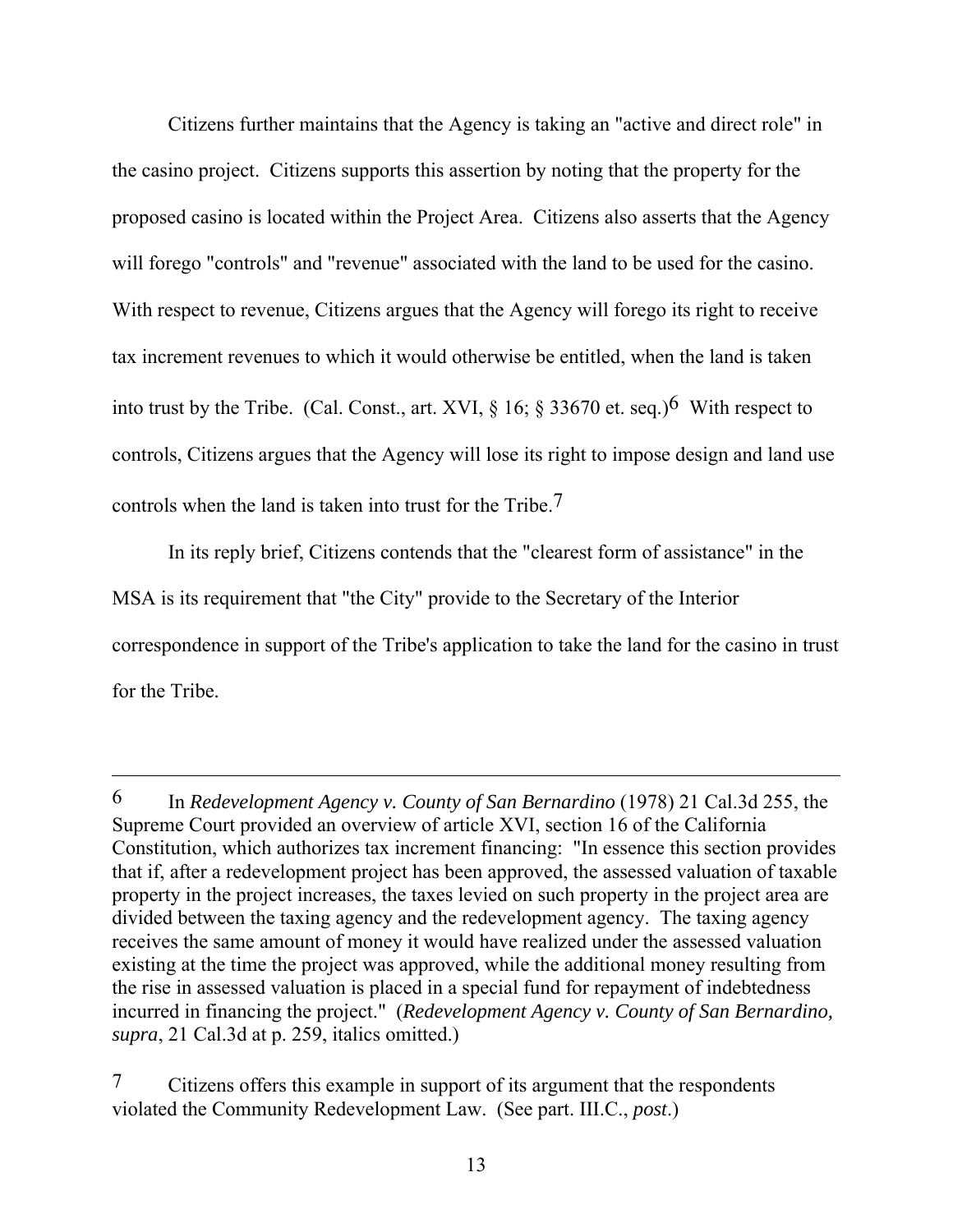We reject each of Citizens's arguments that the Agency has violated section 33426.5. First, with respect to Citizens's argument that the MSA outlines the municipal services to be provided the planned casino, Citizens does not contend that the Agency itself will be responsible for providing such services. While Citizens notes that "the City" is defined in the opening paragraph of the MSA in such a way as to include the Agency, it is simply not reasonable to construe the MSA as requiring that the *Agency* provide the municipal services discussed therein, since it is undisputed that the Agency is not empowered to provide services such as water and sewer service or police and fire protection.

 Section 33426.5 does not preclude the Agency from being a party to the MSA because the MSA requires that the City and other local governmental entities provide municipal services to the planned casino. Section 33426.5 evinces the Legislature's intent to preclude *redevelopment agencies* from assisting gaming entities. There is nothing in section 33426.5 that suggests that redevelopment agencies cannot be parties to contracts in which *other* governmental entities provide assistance to gaming entities.

 Similarly, we reject Citizens's argument that the Agency's adoption of the MSA constitutes "assistance" within the meaning of section 33426.5 because it will result in a loss of "controls and revenue" associated with the land to be taken in trust for the benefit of the Tribe. As the MSA itself recognizes, any such loss of control or revenue is a function of the property becoming land held in trust for the Tribe, not a function of the MSA. For example, the MSA recites that without the MSA, "the City would not . . . have any authority or input with regard to the Tribe's trust lands . . . ." Similarly, the MSA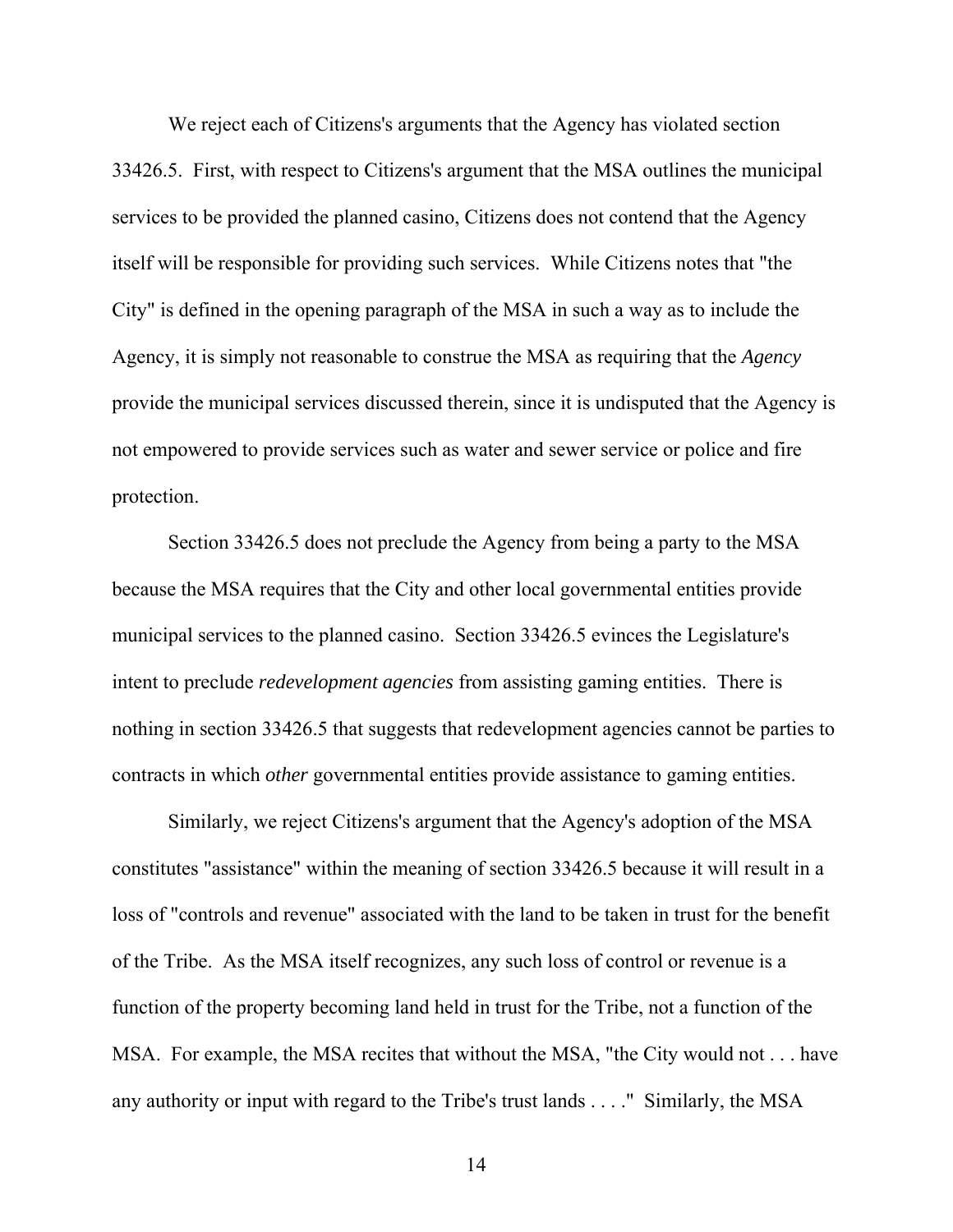provides, "The Tribe and the City agree that . . . the City will lose potential tax revenues from the land and the improvements thereon and from certain commercial activities that the Tribe may conduct on the Trust lands."

 We also reject Citizens's argument that the MSA's provision that the City will provide correspondence in support of the Tribe's application to take the land in trust constitutes the assistance that section 33426.5 prohibits. Section 21 of the MSA provides that "the City shall provide the correspondence attached as Exhibit D to the United States Department of Interior, Bureau of Indian Affairs . . . ." Exhibit D is a letter from the Mayor of the City of Hesperia that states, "It is with great pleasure that I, *on behalf of the City Council of the City of Hesperia*, California, submit this letter supporting the [Tribe's] request to take land into Trust." Thus, notwithstanding the MSA's definition of "the City," it is not reasonable to construe section 21 of the MSA as requiring the *Agency* to support the Tribe's application.

 Accordingly, we conclude that the Agency did not provide direct or indirect assistance to a gaming entity in adopting the MSA and thus, that the Agency did not violate section 33426.5.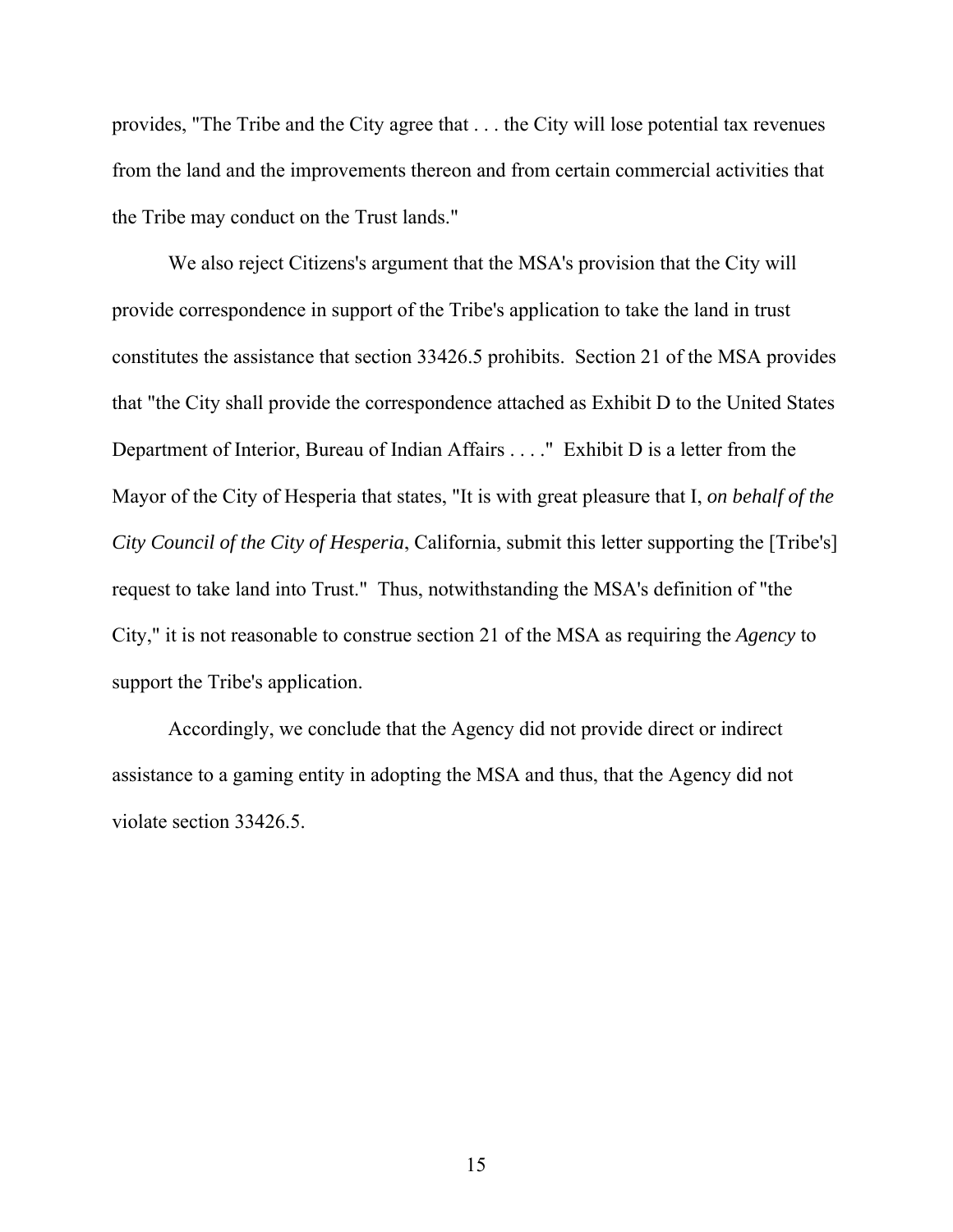## C. *Respondents did not violate the Community Redevelopment Law*

Citizens claims the respondents violated the Community Redevelopment Law in adopting the MSA.8

 Citizens's primary argument in support of this claim is that the MSA does not contain adequate assurances from the Tribe that it will use the land to be taken in trust for the proposed casino in a manner consistent with the Community Redevelopment Law. Citizens argues that the Agency could have insisted that the "Tribe . . . make certain concessions" in order to gain the Agency's approval of the MSA. Citizens also faults the Agency for failing to insist that provisions be included in the MSA that would mandate compliance with the Community Redevelopment Law's policy regarding nondiscrimination (§ 33050) and the requirement that 20 percent of tax increment funds paid to a redevelopment agency be used for low-income housing (§ 33487). Similarly, Citizens argues that the Agency could have demanded that the MSA incorporate a provision of the Redevelopment Plan that governs design restrictions on developments in the Project Area. This argument fails because Citizens has not identified any obligation in the Community Redevelopment Law that requires the Agency to insist on such terms for all developments occurring within a redevelopment area.

 $\overline{a}$ 

<sup>8</sup> Citizens states in its brief that its action "does not challenge the project or the construction of the casino." Therefore, we consider only whether the respondents' adoption of the MSA violates the Community Redevelopment Law, and do not address whether the casino project is compatible with Agency's redevelopment plan.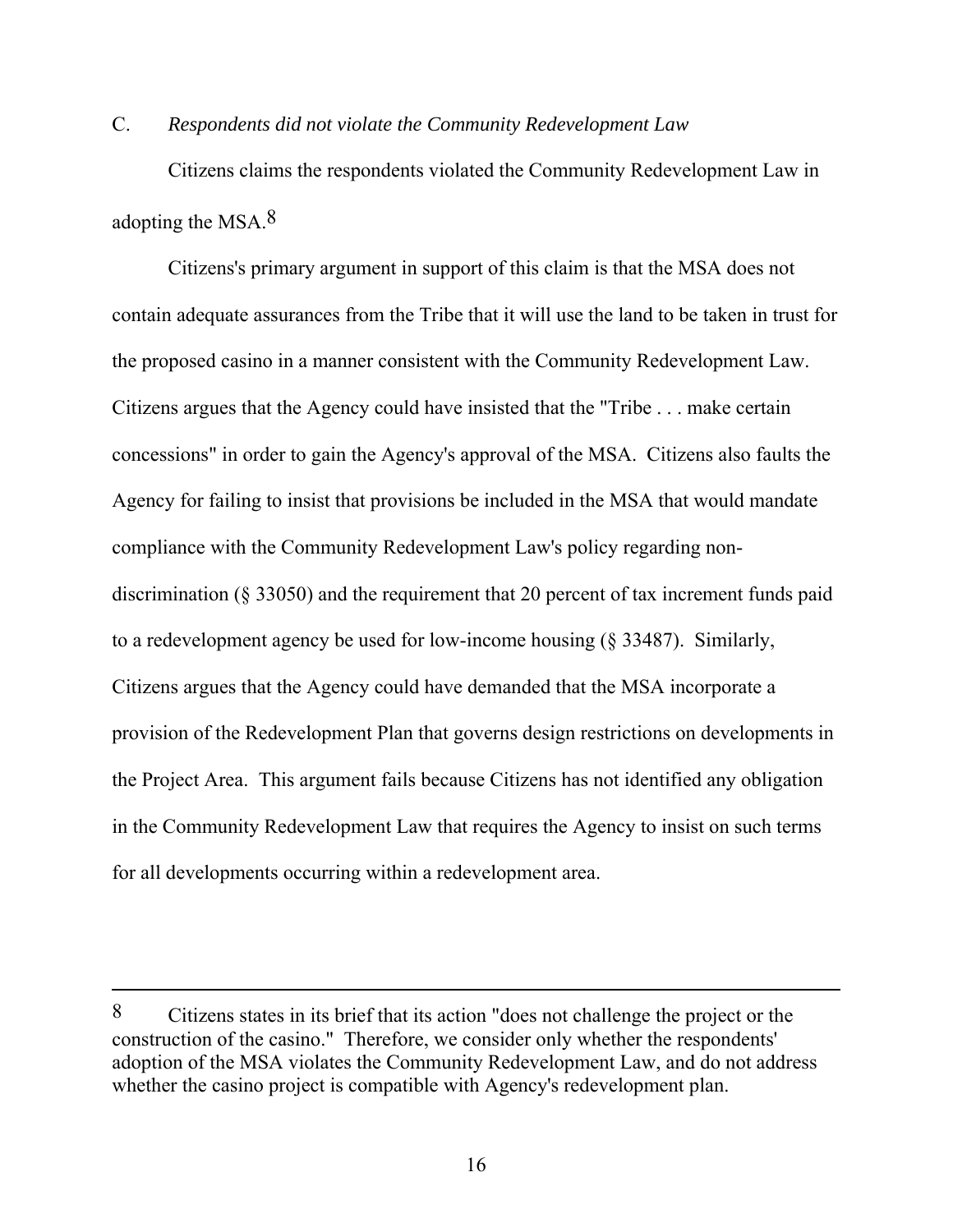Citizens also argues that the site of the proposed casino is not blighted. (§ 33030.) Not every property within a redevelopment area need be blighted. (§ 33321 ["A project area need not be restricted to buildings, improvements, or lands which are detrimental or inimical to the public health, safety, or welfare, but may consist of an area in which such conditions predominate and injuriously affect the entire area"].) More importantly, the City Council's prior determinations of blight in adopting the 1993 Redevelopment Plan and a 1999 amendment to the Redevelopment Plan are conclusive. (§ 33368 [providing that in the absence of a validation action, "[t]he decision of the legislative body shall be final and conclusive, and it shall thereafter be conclusively presumed that the project area is a blighted area as defined by Section 33031 and that all prior proceedings have been duly and regularly taken"].)

 Finally, Citizens broadly argues that gambling is not consistent with the "general welfare" (§ 33020), and that a casino will not provide "an environment for the social, economic, and psychological growth and well being of all citizens." (§ 33071.) Such arguments go to the merits of the underlying project and the compatibility of the project with the Redevelopment Plan. Citizens expressly states that this lawsuit does not address those issues. (See fn. 8, *ante*.) Accordingly, we reject this argument.

 We conclude that the respondents did not violate the Community Redevelopment Law in adopting the MSA in the ways Citizens claims.